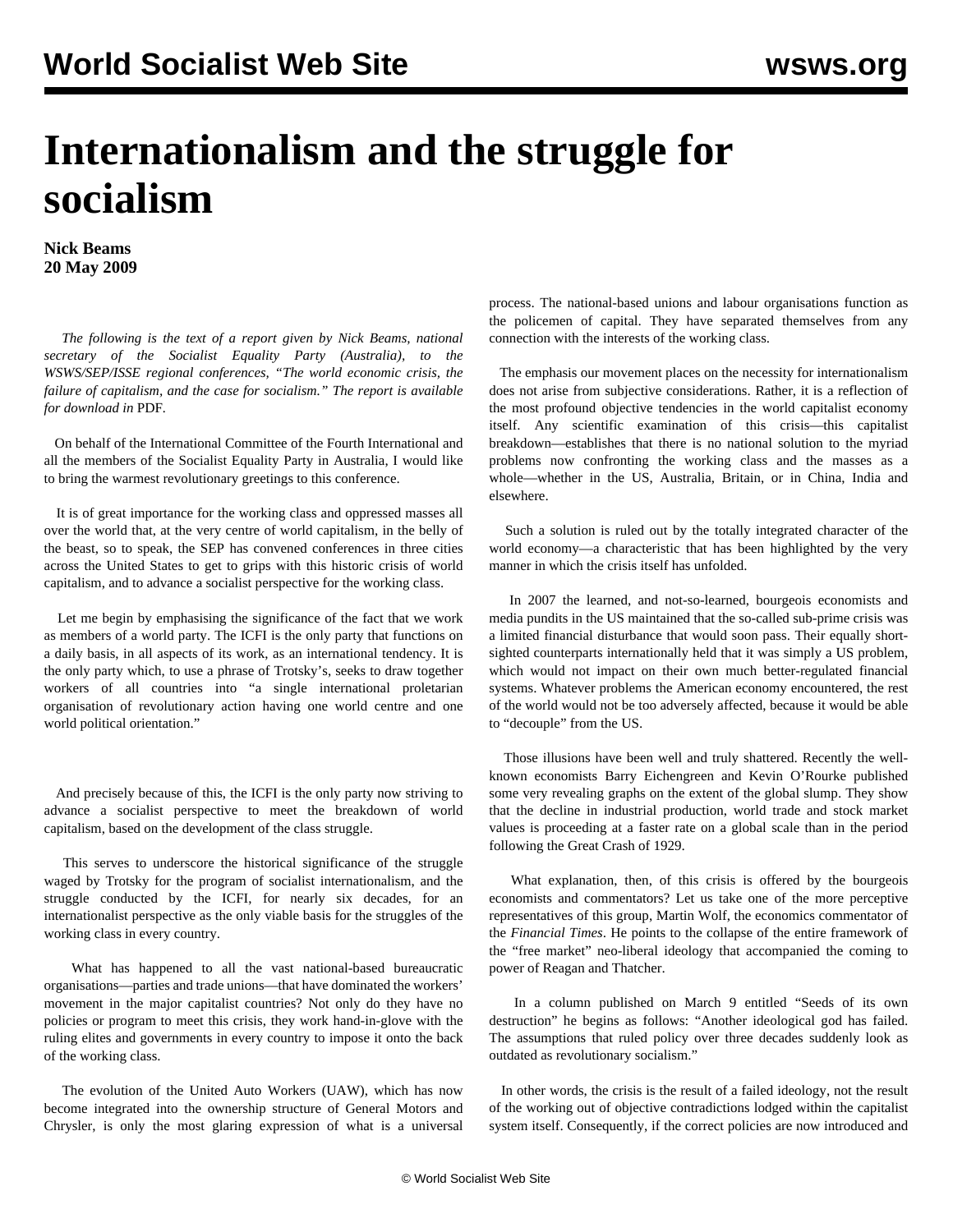the mistakes of the past overcome, then capitalism can resume its advance.

 But Wolf has the sense that he is on shaky ground, and so feels it necessary to throw in the remark about revolutionary socialism. This is truly whistling past the graveyard, because revolutionary socialism has never looked so applicable.

 Like all defenders of capitalism, Wolf bases his comment on an identification of revolutionary socialism with the Stalinist regimes of the Soviet Union and Eastern Europe that collapsed in the period 1989-91. Here it is instructive to recall what the revolutionary socialists said at the time. I will make only one of many possible citations.

 The perspectives resolution of the Workers League (forerunner of the US SEP), adopted in February 1990, barely three months after the collapse of the Berlin Wall, stated: "The disintegration of the Eastern European regimes cannot be explained apart from the development of the world economy as a whole. The social upheavals in Eastern Europe reveal not only the crisis of Stalinism; they are the most advanced political expression of the general crisis of world imperialism."

 The Workers League developed this analysis, which has been totally vindicated, in direct opposition to the outpourings of the bourgeois academics and commentators at the time about the "end of history" and the final triumph of the free market and capitalism. Now these spokesmen of capital have been forced to change tack somewhat and, like Wolf, speak of the failure of free market ideology. But they are no closer to providing an analysis of this crisis, than they were to understanding the real significance of the demise of the Stalinist regimes twenty years ago.

 While they can produce useful facts, figures and statistics, and even point to important processes, none of the bourgeois economists and commentators is able to provide a scientific explanation of the crisis.

 This is because their ideological outlook, and their class position, is grounded on the permanence of the capitalist system. Hence, according to them, the source of the crisis is not to be found in the fundamental laws and contradictions of the capitalist economy, but is to be located externally. What is underway is not a breakdown of the capitalist mode of production itself, but the failure of a certain "model" of capitalism, the collapse of an ideological framework, an oversight and failure of those who should have been regulating the economy.

 An editorial in the *Financial Times* of March 10 entitled "The consequence of bad economics" puts it down to the intellectual failures of political leaders and regulators.

 "Those who sound the death knell of market capitalism," the editorial concludes, "are therefore mistaken. This was not a failure of markets; it was a failure to create proper markets. What is to blame is a certain mindset, embodied not least by Mr Greenspan. It ignored a capitalist economy's inherent instabilities—and therefore relieved policymakers who could manage those instabilities of their responsibility to do so. This is not the bankruptcy of a social system, but the intellectual and moral failure of those who were in charge of it: a failure for which there is no excuse."

 The *FT* adopts the tone of the stern English schoolmaster, giving his pupils a rap over the knuckles, in order to block any attempt to probe deeper, to discover the underlying causes of the crisis, offering the assurance that order can be restored once a new "mindset" is adopted.

In a comment published on April 8, in the wake of the G20 meeting,

Martin Wolf, perhaps sensing that "failed ideology" was not an adequate explanation, pointed to the massive imbalances in the world economy—principally the US balance of payments deficit and the Chinese trade surplus with the US—as a cause of the crisis.

 "It is easier for most to believe that the explanation for the crisis is solely the deregulation and misregulation of the financial systems of the US, UK and a few other countries. Yet, given the scale of the world's macroeconomic imbalances, it is far from obvious that higher regulatory standards alone would have saved the world."

 But this only pushes the problem one step further back, because the question immediately arises: what was the cause of these imbalances in the first place? Out of what processes did they arise? And why have they had such a destructive impact on the US and world financial system?

 Many commentators argue that a cause of the crisis is the growth of debt to truly gargantuan proportions. But here again the question arises: why did this occur?

 Others hope that the crisis will take the form of a recession, a very severe one, but a recession nonetheless. That illusion is dispelled, however, as soon as one considers some basic issues. The capitalist economy emerges from a normal recession as it entered into it, except that the less profitable sectors have now been eliminated. But the outcome of this crisis cannot be a return to what existed before. The whole regime of profit accumulation, based on complicated financial manipulations, has collapsed. This is not simply a recession, but a breakdown.

 A characteristic feature of all the attempted explanations of the bourgeoisie and their representatives is their ahistorical character. They make no attempt to place the present developments within the context of the historical evolution of capitalism. And for good reason, because once this is done, it becomes clear that the breakdown arises not from external factors, but from the innermost workings of the capitalist economy.

 Thus, to understand the present situation, we must analyse the historical development of the contradictions of the capitalist mode of production that have given rise to it. These contradictions assume two basic forms. Firstly, between the development of the world economy, now manifested in the globalisation of production and the international integration of economic activity on an unprecedented scale, and the division of the world into rival and conflicting nation-states. Secondly, between the development of the productivity of labour, made possible by enormous advances in science and technology, and the system of private ownership of the means of production—a contradiction that manifests in the tendency of the rate of profit to fall.

 In discussions on the present crisis you will find frequent references to, and comparisons with, the Great Depression. It is necessary, however, to go further back. The Great Depression was itself a product of the first breakdown in the capitalist mode of production, which took place in 1914 with the eruption of World War I.

 Like the present collapse, the first was preceded by a period of bourgeois optimism. At the beginning of the twentieth century it seemed, at least to those who chose not to probe too deeply, that the problems that had accompanied capitalism in its birth and early development had been overcome, and, under the aegis of the bourgeoisie, a new era in the advance of humanity had opened up. The ideological pressures generated by this process found their reflection in the socialist movement. Within the German social democratic party, Bernstein claimed that Marx's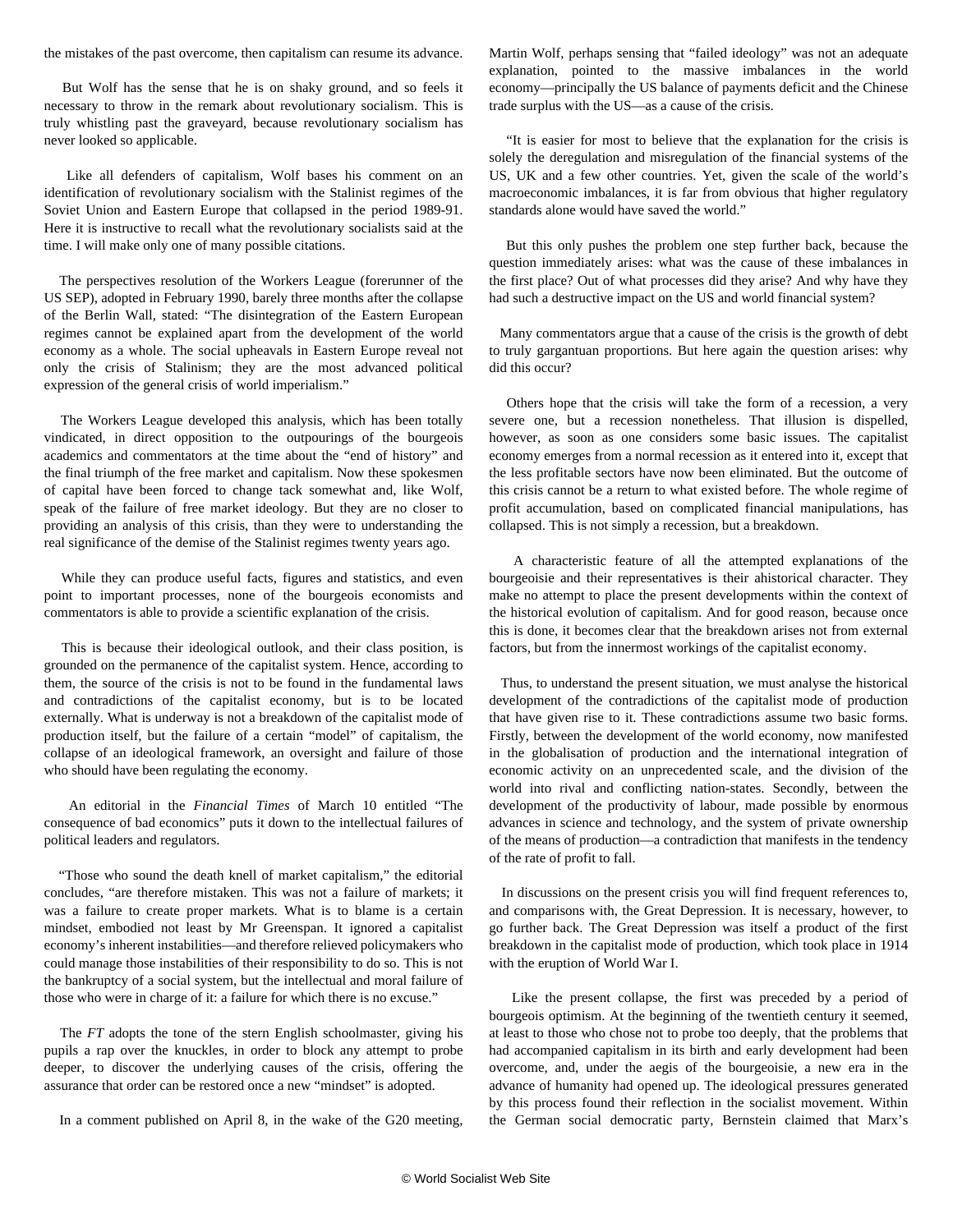breakdown theory had been refuted; that revolution was not viable or even necessary because socialism could be achieved through the continuous reform of capitalism.

 In 1914 the breakdown of capitalism announced itself in the form of war—a war of hitherto unprecedented savagery and destruction, truly a descent into barbarism. World War I established that world socialism was not simply a more advantageous form of economic and social development, but an historic necessity. In the Russian Revolution of 1917, the working class took the first step in the struggle to realise this objective. But the revolution remained isolated, due to the betrayals of the social democratic leadership of the working class. This isolation created the conditions for the emergence of a nationalist bureaucratic regime, headed by Stalin, which became a chief prop for the world capitalist order, carrying out the physical destruction of the Marxist culture on which the revolution had been based.

 Eventually, after two world wars, mass unemployment, the horrors of fascism, and the destruction of tens of millions of lives, US capitalism was able, with the assistance of the social democratic and Stalinist parties, to restabilise world capitalism. Through the new monetary system set up at the Bretton Woods conference of 1944 and the Marshall Plan of 1947, a new period of economic expansion developed after the late 1940s.

 But the economic expansion of the post-war boom did not overcome the basic contradictions of the capitalist economy. On the contrary, the economic boom led to their re-emergence at a higher level.

 The growth of international trade in the 1950s and 1960s began to undermine the viability of the Bretton Woods monetary system. Under the system, the major world currencies exchanged in fixed relationships to each other and to the US dollar, which was backed, in turn, by gold, at the rate of \$35 per ounce. As trade, investment and military spending expanded, however, the mass of dollars circulating outside the US, which provided the necessary liquidity for the international economy, began to vastly outweigh the gold held in the US that backed them.

 For the Bretton Woods agreement to be maintained meant an exodus of gold from the US that could only have been prevented through the imposition of deflationary policies and a virtual permanent recession. That was not possible, given the upsurge of the American working class at that time. Nor was the US willing to cut back on the outflow of investment capital and military spending. Nixon cut the Gordian knot on August 15, 1971, when he appeared on television to announce that henceforth, US dollars would no longer be redeemable for gold—an event that Chinese financial authorities today no doubt have in their minds, as they ponder the security of their vast financial investments in the US. Will another US president appear on television one evening and tell them that they cannot withdraw these assets?

 The collapse of the Bretton Woods system of fixed currency relationships had far-reaching consequences. Under conditions where every national economy was increasingly dependent on the world economy, in a complex network of relationships, it meant that new financial mechanisms had to be developed that would provide a measure of stability to international transactions.

 Financial derivatives were one of those mechanisms. They were initially developed to provide insurance against fluctuations in currency markets, which could significantly impact on the profitability of import and export contracts. Contracts to buy and sell currencies were made. But these contracts could themselves be traded—leading to the creation of new

financial markets. Furthermore, with the erosion of national currency and capital regulations, money could be borrowed in one market to be used in another. This gave rise to the need for derivative contracts, which took account not only of currency movements, but movements in interest rates. And such contracts could also be bought and sold, leading to a further expansion of financial markets.

 In addition to the demise of Bretton Woods, another change in the world economy was to have no less far-reaching consequences—a fall in the rate of profit across all the major capitalist economies from around the mid-1960s. This fall set off an intense struggle for markets that led to fundamental changes in the very structure of the world capitalist economy.

 Developments in the class struggle were also to have a decisive impact. The period from 1968, starting with the May-June events in France and ending with the political restabilisation in Portugal, saw an upsurge by the working class and potentially revolutionary situations. The bourgeoisie only remained in the saddle because of the betrayals of the trade union bureaucracies and the Stalinist and social democratic parties. However, the underlying economic problems remained and deepened. These were compounded by the existence of large concentrations of industrial workers, which had developed during the post-war boom.

 At the end of the 1970s, the bourgeoisie began an offensive against the working class. It was marked politically by the coming to power of the Reagan and Thatcher governments and was waged under the banner of the "free market". It involved the destruction of vast areas of industry in many of the advanced capitalist countries, principally the US and Britain. The same process was initiated in Australia from 1983 onwards, under the Hawke Labor government.

 The destruction of whole sections of industry was accompanied by a turn to financialisation as a means of profit and capital accumulation. Financialisation involved a process in which profits were accumulated, not through the development of industry and the employment of workers in the creation of new value, but in the development of financial means for appropriating profits that were produced elsewhere.

 Throughout the 1980s, however, this new mode of capital accumulation was still only just beginning. It was to surge ahead in leaps and bounds after the Tiananmen Square massacre in China in June 1989, followed by the Chinese Stalinist leadership's decision in 1992, immediately following the liquidation of the USSR, to open the door to foreign investment and clear the way for the integration of the multi-millioned Chinese working class into the global circuits of capital. The massacre was a message to the ruling classes of America and the other major capitalist countries: your capital will be safe here, protected by the Chinese police state. The message was received and understood. The international bourgeoisie's response was typified by Australian Prime Minister Bob Hawke. Shedding tears on television over the bloody repression of the students, he went on, after his retirement, to make tens of millions in his capacity as the head of a company advising on, and arranging, investment deals in China.

 The turn to China and other low-cost countries had two interconnected motivations. It boosted profits and it could be used as a continuous pressure on the working class in the advanced capitalist countries.

 It is not possible to obtain a completely accurate picture of the boost to surplus value provided by the transfer of manufacturing to low-cost countries. But with estimates that the initial impact of so-called offshoring amounts to a 40 percent reduction in costs, it is hundreds of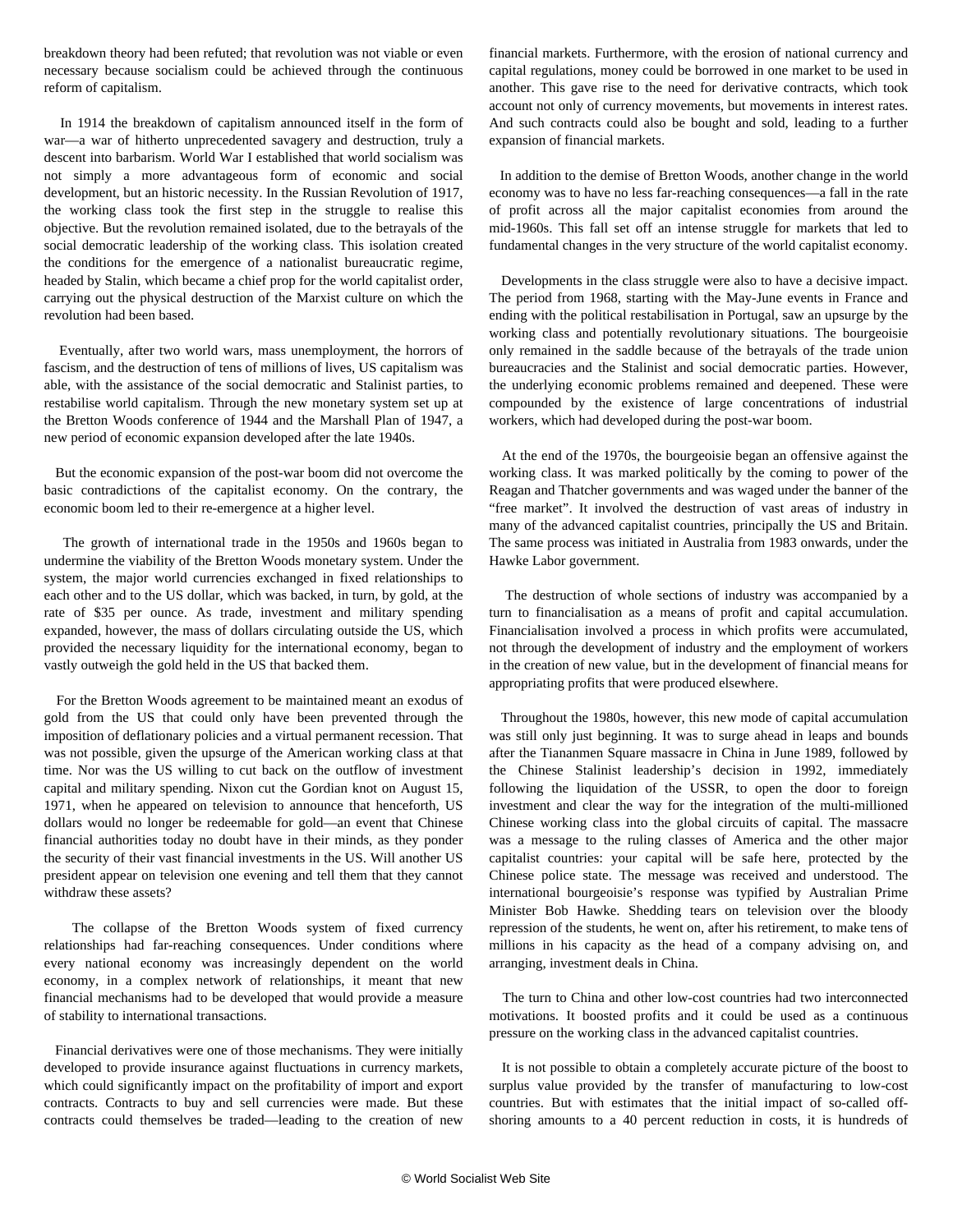billions of dollars every year. Even more significant than these savings are the changes that have resulted in the very mode of capital accumulation.

 Consider the example of the iPod. It is estimated that an iPod selling for, say, \$200, costs just \$4 to manufacture in China. The manufacturing firm, however, receives only a very small portion of the surplus value that is extracted from the workers in the production process. Part of the difference between the manufacturing cost and the sales price is accounted for by the outlay on computer programmers and others, whose labour has gone into the iPod's manufacture. But in terms of the cost of each individual appliance, this is a very small amount. While the outlay on programmers etc., may be a very large amount, it is spread across an enormous number of units. And once a program is written, it can be copied endlessly at no additional cost. Let us say the programming cost per iPod is \$6. This still leaves \$190. This is distributed among different property owners, in the form of rent to the owner of the mall where the iPod is sold, interest to the bank which has provided finance, payments to the advertising company, payment to the legal firm that has fought the law suits over copyright, and so on.

 What is involved here is a qualitative change. No longer do we have the direct extraction of surplus value, but the appropriation of surplus value, produced elsewhere, by financial and other means. We have a quantitative measure of how important this process has become in the functioning of the US, and, therefore, of the world economy. In 1980 financial profits were around 6 percent of all corporate profits. They had risen to more than 40 percent by 2006.

 One of the main factors fuelling this process has been the provision of cheap credit. Credit has been cheap because Chinese financial authorities, along with their counterparts in Japan and other so-called surplus countries, have recycled their dollar holdings back into the US financial system. This, in turn, created the conditions for an expansion of debt in the US, which itself ensured the growth of the US market, providing the outlet for goods manufactured in China and other low-cost countries.

 The profits appropriated by finance capital are, in the final analysis, dependent on the surplus value extracted from the international working class. But the processes of financialisation develop a life of their own. As long as cheap credit keeps flowing in, and asset values keep on rising as a result, it seems that the wildest dreams of capital can be fulfilled: money can be turned into more money without any reference to the processes of production. Money begets more money, simply as a result of its inherent nature.

 This process has now brought about a situation where the claims of financial assets, both to current and future income, vastly outweigh the actual mass of income—derived from the surplus value extracted from the working class—on which they actually rest. Again, it is not possible to provide a single statistic that measures this over-accumulation of financial assets. But we can get an idea of its dimensions from the fact that in 1980 financial assets were roughly equal in size to world GDP. Some 25 years later they were 300 to 400 percent of world GDP.

 Of course, it is possible for financial assets to rise faster than GDP without there being an over-accumulation, provided that the share of profits in GDP also increases. And this has been the case on a global scale since the beginning of the 1980s, as the labour share of GDP has been pushed down. The real wages of American workers during this period have not increased. In other words, all of the expansion in wealth, due to productivity increases over the past quarter century, has become available for appropriation by capital. Not even this, however, can account for the three- to four-fold increase in the ratio of financial assets to GDP.

 Here we come to the historical significance of the breakdown now underway. The over-accumulation of capital in relation to real wealth, built up over the past three decades, means that vast sections of capital must now be destroyed. The previous structure of capital accumulation has collapsed and a new structure is being established.

 Explaining the logic of this process, Marx noted that capital as a whole will suffer a loss. But that is by no means the end of the matter. How much "each individual member has to bear, the extent to which he has to participate in it, now becomes a question of strength and cunning" in which each section of capital seeks to restrict its share of the loss and pass it on to someone else.

 Marx witnessed only the beginning of this process. Finance capital has now grown to gigantic proportions. It dominates the government, the press, public opinion and has rewritten the statute book to do away with restrictions on its activities. It now controls the levers of political power and uses those levers to plunder the wealth of society as a whole, so that it can be sustained. Thus Lehman Brothers goes under, whereas AIG receives hundreds of billions of dollars in government money. What is the difference? AIG has close financial connections to Goldman Sachs, which, in turn, has the closest connections to the US Treasury.

 In the last weeks, we have seen another example of the control exercised by the banking and financial elites. A report in the *Wall Street Journal* of May 9 makes clear that the outcome of the so-called "stress tests" conducted by the US Treasury and the Federal Reserve to determine the position of the major banks was influenced by the banks themselves.

 The article began: "The Federal Reserve significantly scaled back the capital hole facing some of the nation's biggest banks shortly before concluding its stress tests, following two weeks of intense bargaining."

 Bank of America and Wells Fargo were said to be "furious" when shown the preliminary results, and demanded a revision. This was not some academic dispute —billions of dollars were involved, affecting the profitability of the banks and, not unimportantly, the bonuses and remuneration of their executives.

 One of the biggest downward revisions was for Citigroup. According to the *WSJ* : "Citigroup's capital shortfall was initially pegged at roughly \$35 billion ... The ultimate number was \$5.5 billion. Executives persuaded the Fed to include the future capital-boosting impact of pending transactions."

 Note carefully the last sentence. It signifies that we are back in the world of Enron accounting, where financial accounts do not reflect the actual situation, but entirely fictitious outcomes devised by executives. In this case, "creative accounting" is not being applied to one company, but across the banking and financial system.

 In the latest issue of the *Atlantic Monthly,* the former chief economist of the IMF, Simon Johnson, in an article entitled "The Quiet Coup" points out that political power has effectively been captured by financial interests. This prompted the *FT* columnist Martin Wolf to pose the question: Is America the new Russia, where the political system is dominated by a semi-criminal oligarchy of the extremely wealthy? Wolf replied in the negative, but his answer pointed to the fact that the situation in the US is, in fact, worse.

"In many emerging economies corruption is egregious and overt. In the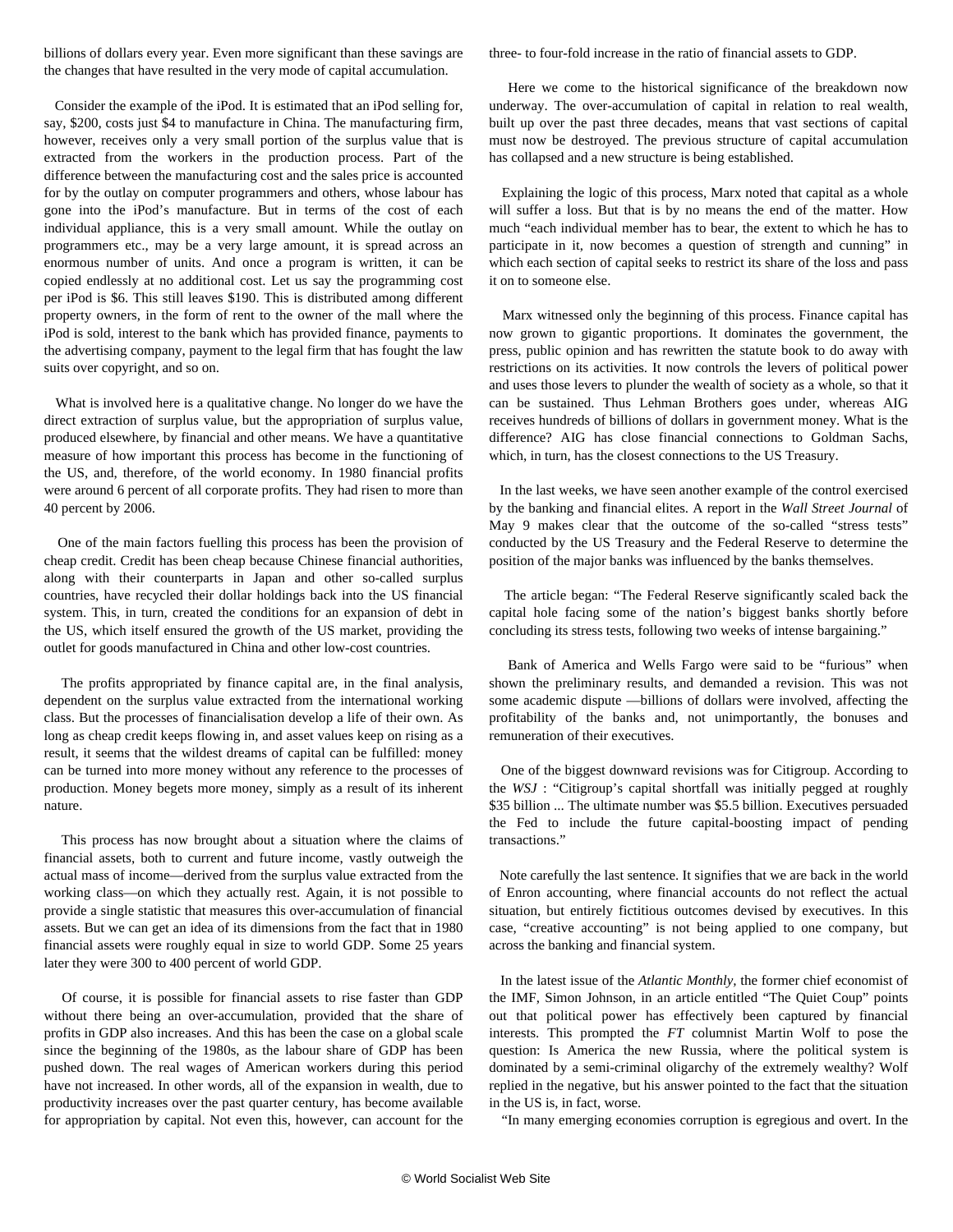US, influence comes as much from a system of beliefs as from lobbying (although the latter was not absent). What was good for Wall Street was deemed good for the world. The result was a bipartisan program of illdesigned regulation for the US and, given its influence, the world."

 In other words, while the domination of the wealthy and criminal elements is overt in Russia, in America it is built into the very structure of the political system.

 But how did this occur? The rise and rise of finance capital, the growth of parasitism on a gigantic scale, was not simply the "bad" side of an otherwise healthy system. It was the outcome of the very processes by which capital resolved the economic and political problems that arose in the late 1960s and early 1970s. It did not develop in some way external to the expansion of the world economy over the past two decades, but was central to it.

 Now these economic processes have led to the breakdown of world capitalism, posing the task of reconstructing society from top to bottom. As we have emphasised, this can take place in only one of two ways: either through a program implemented by the bourgeoisie or one initiated by the working class.

 The capitalist program of restructuring involves nothing less than the devastation of the social position of the working class, the destruction of vast sections of the productive forces, an ever-intensifying global struggle for markets, profits, and resources and, arising from this, increasing global conflict and the danger of war.

 How must the working class approach this period? First of all, by examining its own historical experiences, in particular, during the past four decades.

 An immense international upsurge of the working class developed in the period 1968-75, which had revolutionary potential. But the problem was, it remained there ... at potential. The movement did not result in the actual taking of political power. Due to the betrayals of the leaderships of the working class, the bourgeoisie remained in the saddle and, when the political situation had been restabilised, carried out a massive reorganisation of economic and class relations, to defend its interests.

 The working class resisted this program in a series of struggles throughout the 1980s. But the processes of economic globalisation meant that the perspective of national reforms, to which the working class remained tied, had lost any viability. In the final analysis, that was the reason these struggles were defeated. Furthermore, the national-based trade unions and social democratic and labour parties, through which the working class had sought to advance its interests, now became the chief enforcers of the bourgeoisie's program.

 Faced with the complete integration of its old organisations into the very structure of capitalist rule, and the collapse of the old program of national reformism, large sections of the working class sought to defend their social and economic interests by means of individual initiatives, or by what have been called "coping" mechanisms—working more overtime and longer hours, holding down more than one job, increasing the number of family members in the workforce and, above all, taking on more debt. For other sections, however, not even these methods were available. They were plunged into a downward spiral of impoverishment, now extending over two generations.

 The breakdown of the capitalist economy means that all the "coping" mechanisms of the past two decades have disintegrated. The bourgeoisie intends to return workers and their families to the type of poverty already being experienced by many. The working class must re-enter the social and political struggle. And it must do so armed with a new political perspective, based on an understanding of the tasks posed by the breakdown of the capitalist system. That is, it must advance its own independent initiative for the reconstruction of the world social and economic order. Nothing less will do.

 This is the meaning of the capitalist breakdown. It signifies that the productive forces of mankind can no longer grow and develop within the old set of social relations based on private profit and the nation-state system. Society faces a disaster if social and economic relations continue to be subordinated to the blind laws of capitalist accumulation. The profit system and the criminal subjugation of the wealth of society to the interests of a tiny minority must be overturned so that social relations can be reorganised on the basis of reason. In short, the socialist transformation of society has become an historic necessary if mankind is to go forward.

 However, we are informed by Ms Barbara Ehrenreich writing in the *Nation* on March 4, that the vast changes wrought by finance capital make socialism impossible: "It was ... supposed to be a simple matter for the masses to take over or 'seize' the physical infrastructure of industrial capitalism—the 'means of production'—and start putting it to work for the common good. But much of the means of production has fled overseas—to China, for example, that bastion of authoritarian capitalism. When we look around at our increasingly shuttered landscape and survey the ruins of finance capitalism, we see bank upon bank, realty and mortgage companies, title companies, insurance companies, credit-rating agencies and call centers, but not enough enterprises making anything we could actually use, like food or pharmaceuticals."

 In another country the political equivalents of Ms Ehrenreich, disillusioned radicals and ex-radicals, will add their own variations to this tune, in accordance with their particular national situation. Socialism is not possible here, they will declare, because while we have manufacturing industry, we do not have the whole of the value chain—only part of it. Its origins lie outside the country and its end is elsewhere. So it is not possible to establish socialism here either.

 What does all this add up to? Not that socialism is impossible, but that a socialist society cannot be constructed on a national basis. But that is precisely the issue on which genuine socialism has always been differentiated from various forms of national reformism. This issue was at the very centre of the struggle between Trotsky and the Left Opposition, and the rising Stalinist bureaucracy in the Soviet Union. The conflict took place over socialism in one country versus the necessity for world socialist revolution.

 Ehrenreich maintains that socialism is impossible because of the international division of labour brought about by capitalism. The exact opposite is the case. It is precisely the international division of labour, and the consequent integration of the labour of the working class from all over the world, that renders the national-state system created by capitalism an obstacle to the further development of mankind and poses the historic necessity for socialism.

 Of course, the seizure of political power by the international working class will not occur as a single, simultaneous act. Developments in the political superstructure, of which the socialist revolution is one of the most profound, have their own laws. But they are determined, in the final analysis, by changes in the economic base of society. The global integration of production and the domination of the international working class by global finance capital mean that the political struggles of the working class will increasingly develop on an international scale. And this